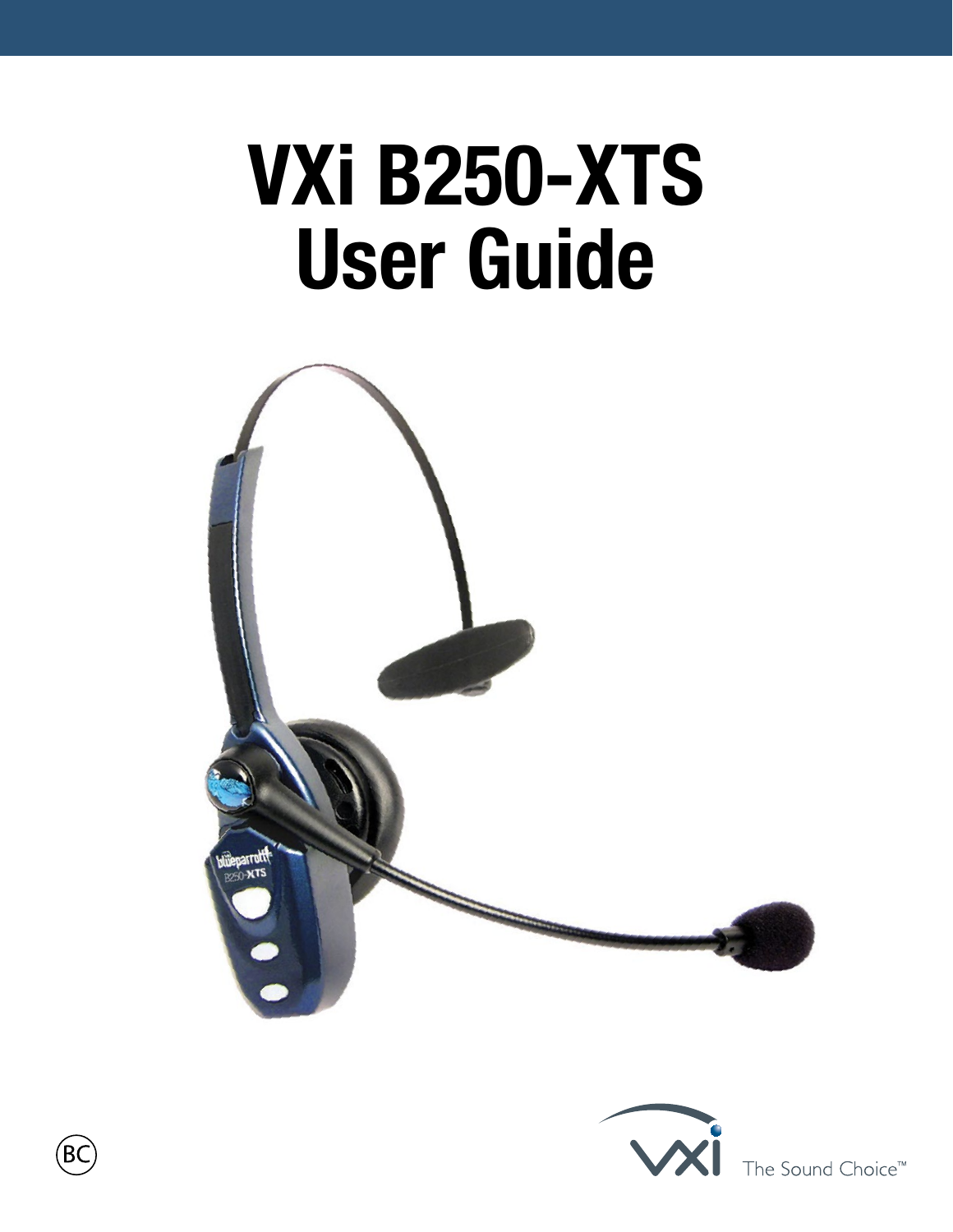# TABLE OF CONTENTS

| • Pairing with a phone<br>• Pairing with a computer<br>• Multiple Device Pairing                                                                                                                                       |  |
|------------------------------------------------------------------------------------------------------------------------------------------------------------------------------------------------------------------------|--|
| • Enabling Multipoint Mode<br>• Pairing the B250-XTS headset to the first Bluetooth device<br>• Pairing the B250-XTS headset to the second Bluetooth device<br>• Using two Bluetooth devices with the B250-XTS headset |  |
|                                                                                                                                                                                                                        |  |
|                                                                                                                                                                                                                        |  |
| • Making a Call<br>• Answering a Call<br>• Operation while using the Charger                                                                                                                                           |  |
| • Last Number Redial<br>• Reject a Call<br>• Voice Dial<br>• Transfer Audio<br>• Turn Headset Indicator Lights On/Off<br>• Automatic Bluetooth Connection                                                              |  |
|                                                                                                                                                                                                                        |  |
|                                                                                                                                                                                                                        |  |
|                                                                                                                                                                                                                        |  |
|                                                                                                                                                                                                                        |  |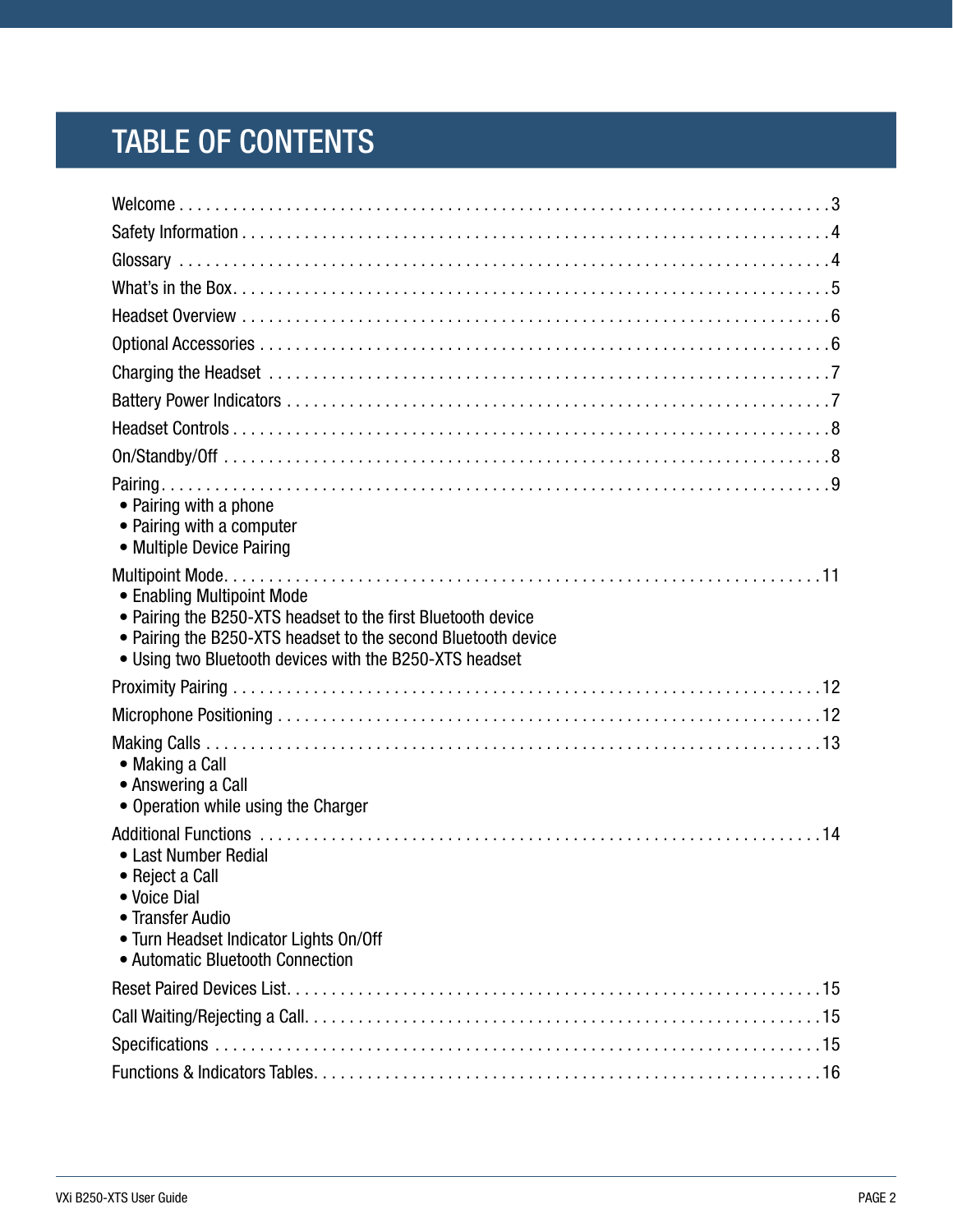### <span id="page-2-0"></span>WELCOME

Congratulations on purchasing your new VXi office wireless product. This guide contains instructions for setting up and using your VXi B250-XTS Bluetooth<sup>®</sup> headset.

#### **B250-XTS Bluetooth Headset Features**

- Advanced noise canceling improves communication by cutting 95% of background noise.
- Flexible microphone boom stays put for optimal sound quality.
- Wideband HD Voice and audio for clearer conversations, increased productivity and safety.
- A2DP support for use with music players, GPS and other Bluetooth devices.
- Multipoint pairing for use with two Bluetooth devices at the same time.
- Lightweight comfort and roadworthy durability.
- One button controls on/off, call answer/end and pairing.
- Adjustable headband clicks in place for a custom, stable fit.
- One-year warranty.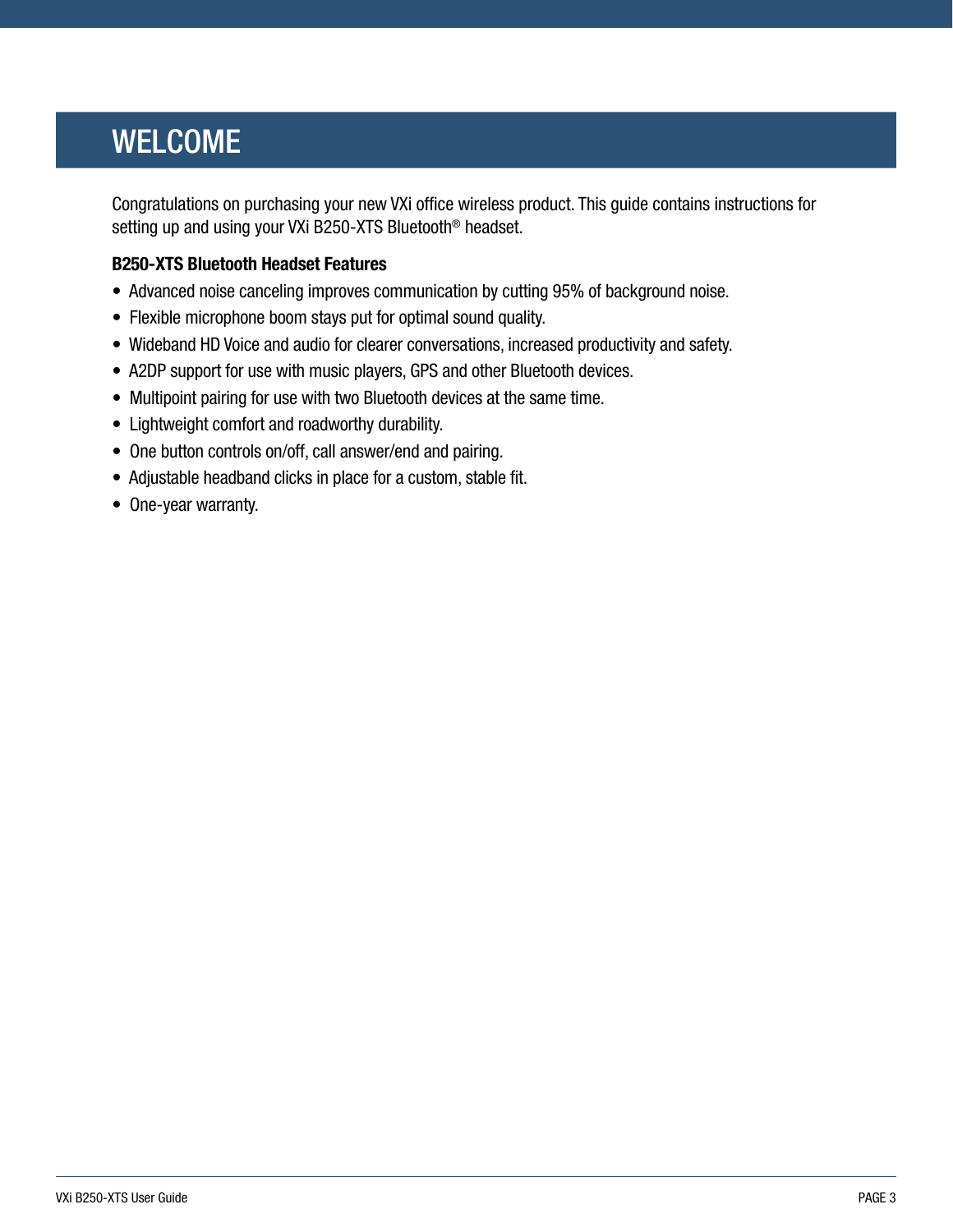# <span id="page-3-0"></span>SAFETY INFORMATION

- Avoid hearing damage. Set volume at lowest comfortable level. If you experience ringing in your ears or voices sound muffled, stop using the headset. Avoid turning up volume to block noisy surroundings (it's possible to adapt to volume that is too high).
- Check with local and state laws regarding cell phone/headset usage while operating a motor vehicle.
- Do not immerse any part of this product in water.
- Plastic bags and small parts may cause choking if ingested. Keep them away from small children and pets.
- Use only the power cords included with this product.
- Avoid temperatures exceeding 140° F (will cause equipment failure).

### <span id="page-3-1"></span>**GLOSSARY**

On: Headset is on, but there is no connection to the phone (red light will flash).

MFB: Abbreviation for "Multifunction Button."

Multipoint Mode: Multipoint Mode allows you to pair and switch between two Bluetooth devices.

Paired: Two Bluetooth devices agree to communicate with one another.

Standby Mode: Headset is on, Bluetooth link is active, and the user is not on a call (blue light will flash).

Talk Mode: Headset is in use with the cell phone while the cell phone is on an active call (blue light will flash).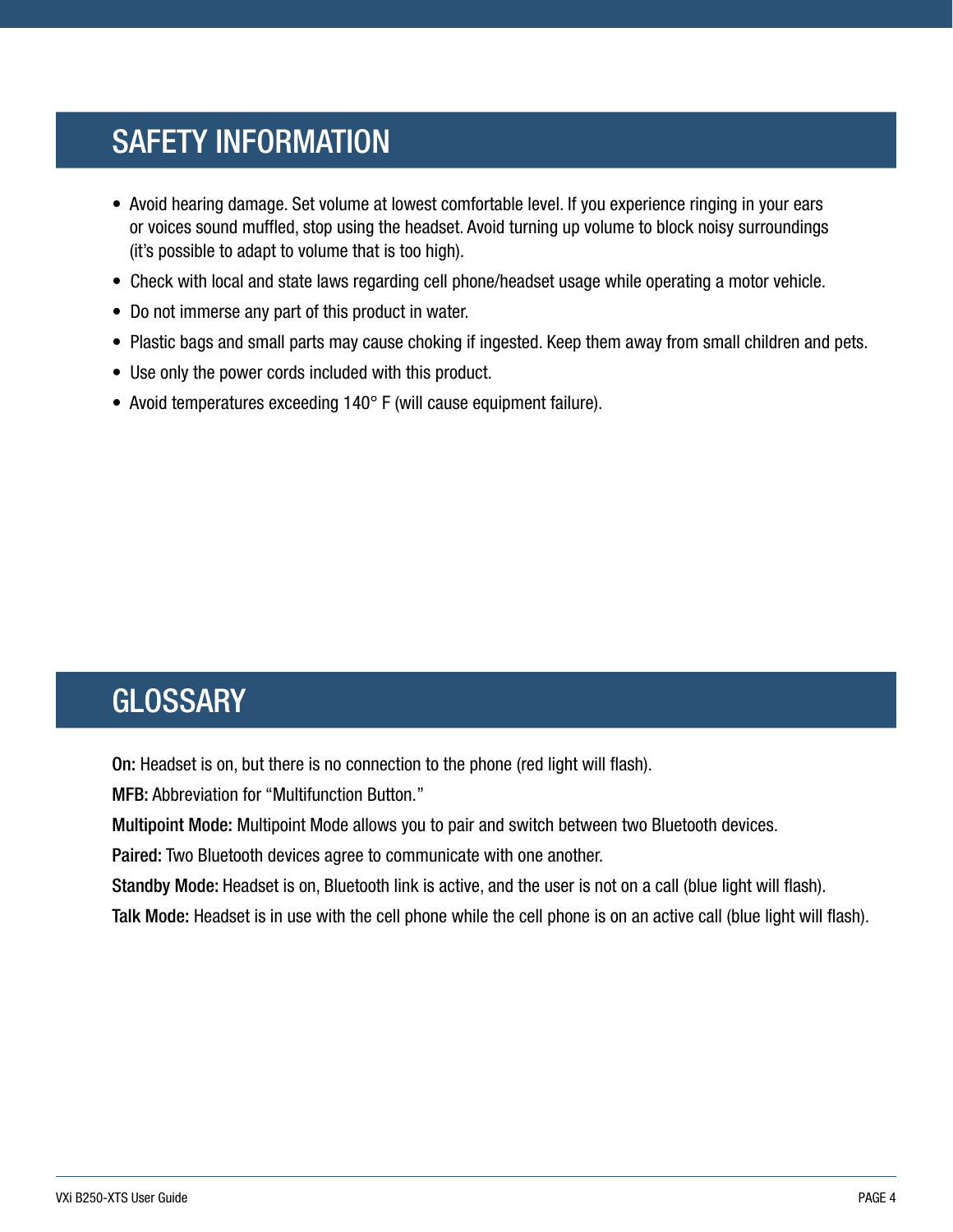### <span id="page-4-0"></span>WHAT'S IN THE BOX?

- **1.** B250-XTS Wireless Headset with Leatherette Ear Cushion
- **2.** Foam Ear Cushion
- **3.** Spare Windscreen
- **4.** USB Charging Cable
- **5.** Quick-Start Guide (not shown)
- **6.** Warranty and Compliance Insert (not shown)

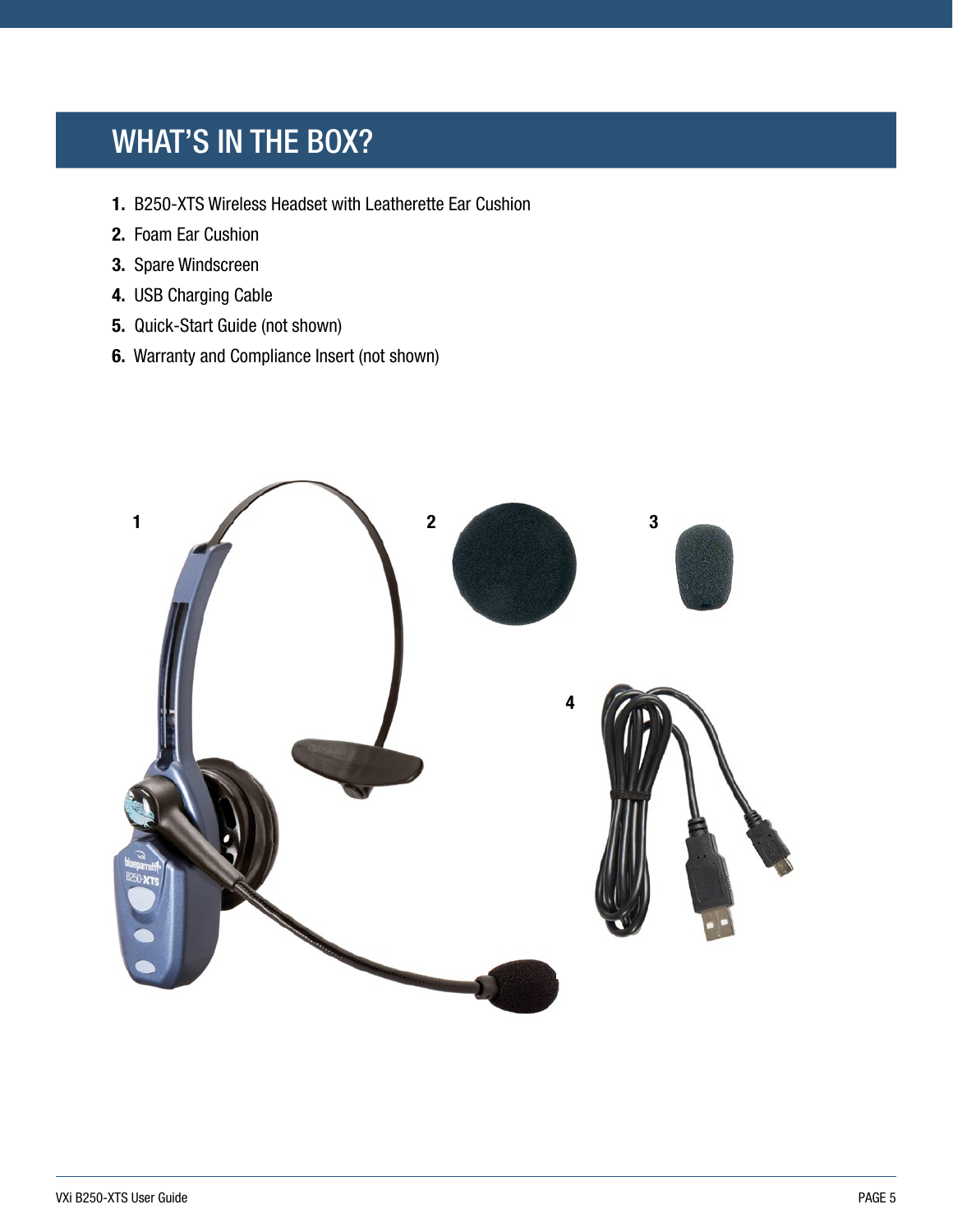### <span id="page-5-0"></span>HEADSET OVERVIEW

- A. Multifunction Button (MFB)
- B. Indicator Lights
- C. Volume Up/Mute
- D. Volume Down
- E. Flexible Microphone Boom ("Talk" side towards mouth)



# <span id="page-5-1"></span>OPTIONAL ACCESSORIES

**Replacement Ear/Mic Cushions**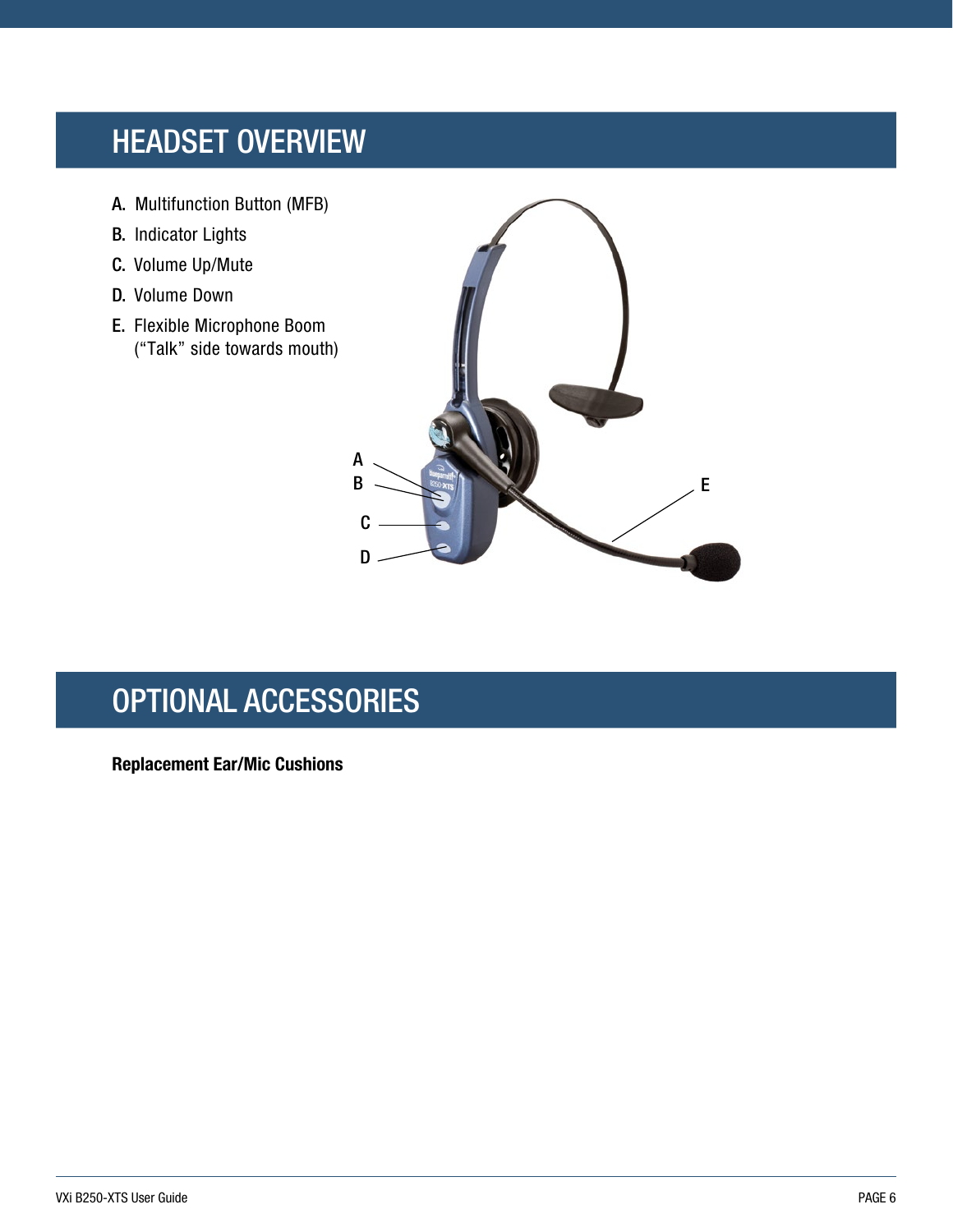### <span id="page-6-0"></span>CHARGING THE HEADSET

Connect the USB charging cord to the headset and the other end to a suitable USB charger. The MFB's indicator light may turn green for several seconds while the headset determines the level of charge the battery is holding. Do not remove the headset from the charger. If the headset is not fully charged, the indicator will turn RED within a short period (less than 3 minutes). When the indicator turns green—and stays green—the unit is fully charged. A fully discharged battery will need approximately 3.5 hours to achieve a complete charge.



### <span id="page-6-1"></span>BATTERY POWER INDICATORS

While charging, the MFB's indicator light shows the level of battery power on your B250-XTS as follows:

Green light: Fully charged. Over 20 hours' talk time.

Red light: Less than a full charge.

For best performance, keep charging headset when not in use.

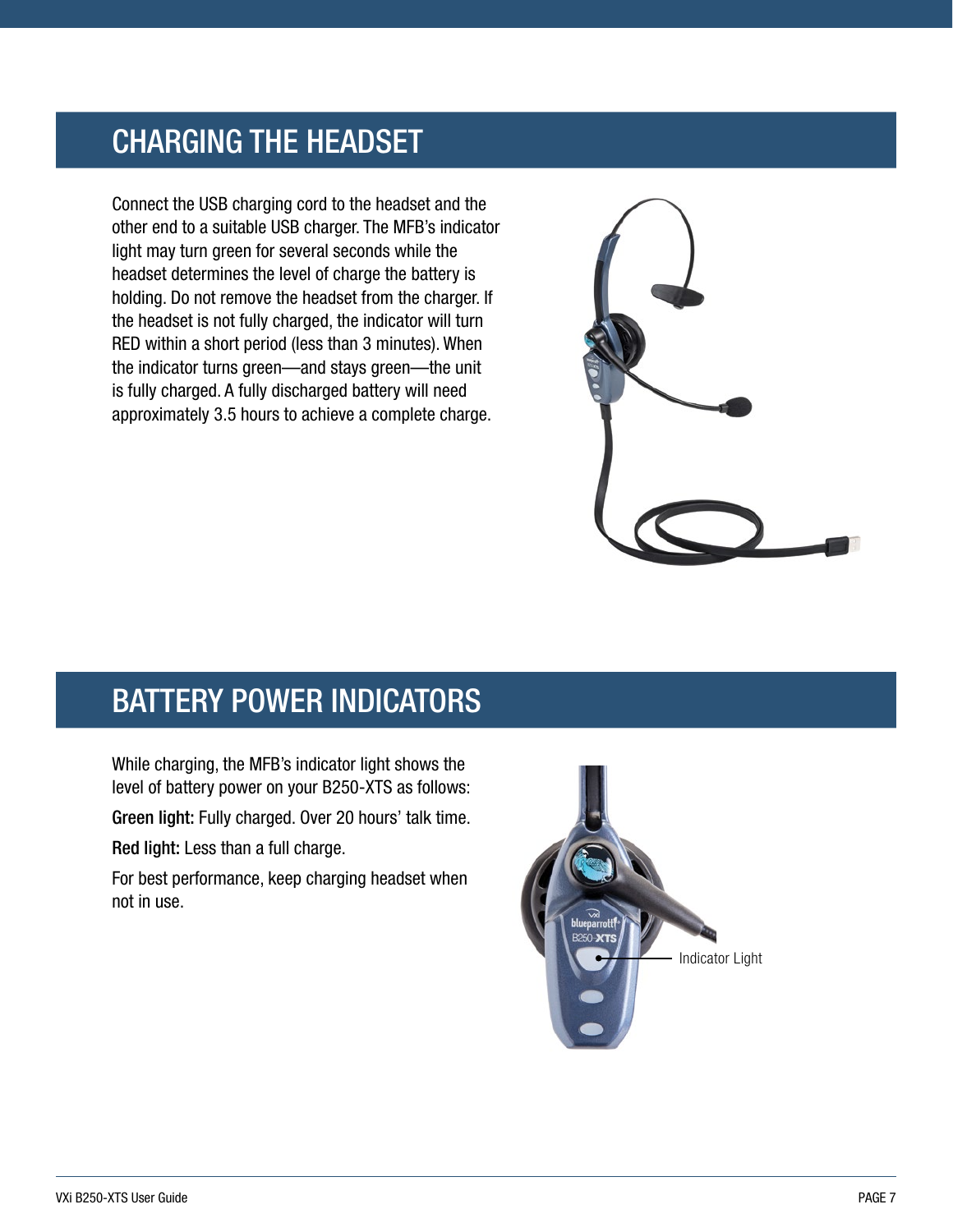### <span id="page-7-0"></span>HEADSET CONTROLS

Volume Increase: Quickly press and release the Volume Up/Mute button. Repeat until desired volume is attained.

Volume Decrease: Quickly press and release the Volume Down button. Repeat until desired volume is attained.

Microphone Mute/Unmute: While in standby or on a call, hold down the Volume Up/Mute button for 2 seconds until you hear a beep. A mute reminder will be heard every 10 seconds. *Repeat button press to unmute.*



Multifunction Button (MFB) & Indicator Lights Volume Up / Mute Volume Down

### <span id="page-7-1"></span>ON/STANDBY/OFF

Turn Headset On: Hold down the MFB for approximately 2–3 seconds until you hear a voice prompt, "Power on." The red light will flash once every second.

Standby Mode: Once the headset is turned on (after the initial pairing), it will attempt to connect to the last device that it was paired with, putting itself into standby mode. (The headset can also be put into standby mode with a quick press and release of the MFB). The blue light will flash indicating an active Bluetooth link. The headset will have a voice prompt, "Your headset is connected."

Turn Headset Off (conserves battery power): Hold down the MFB for approximately 4–5 seconds until you hear a voice prompt, "Power off." A red light will flash 4 times and the headset will turn off.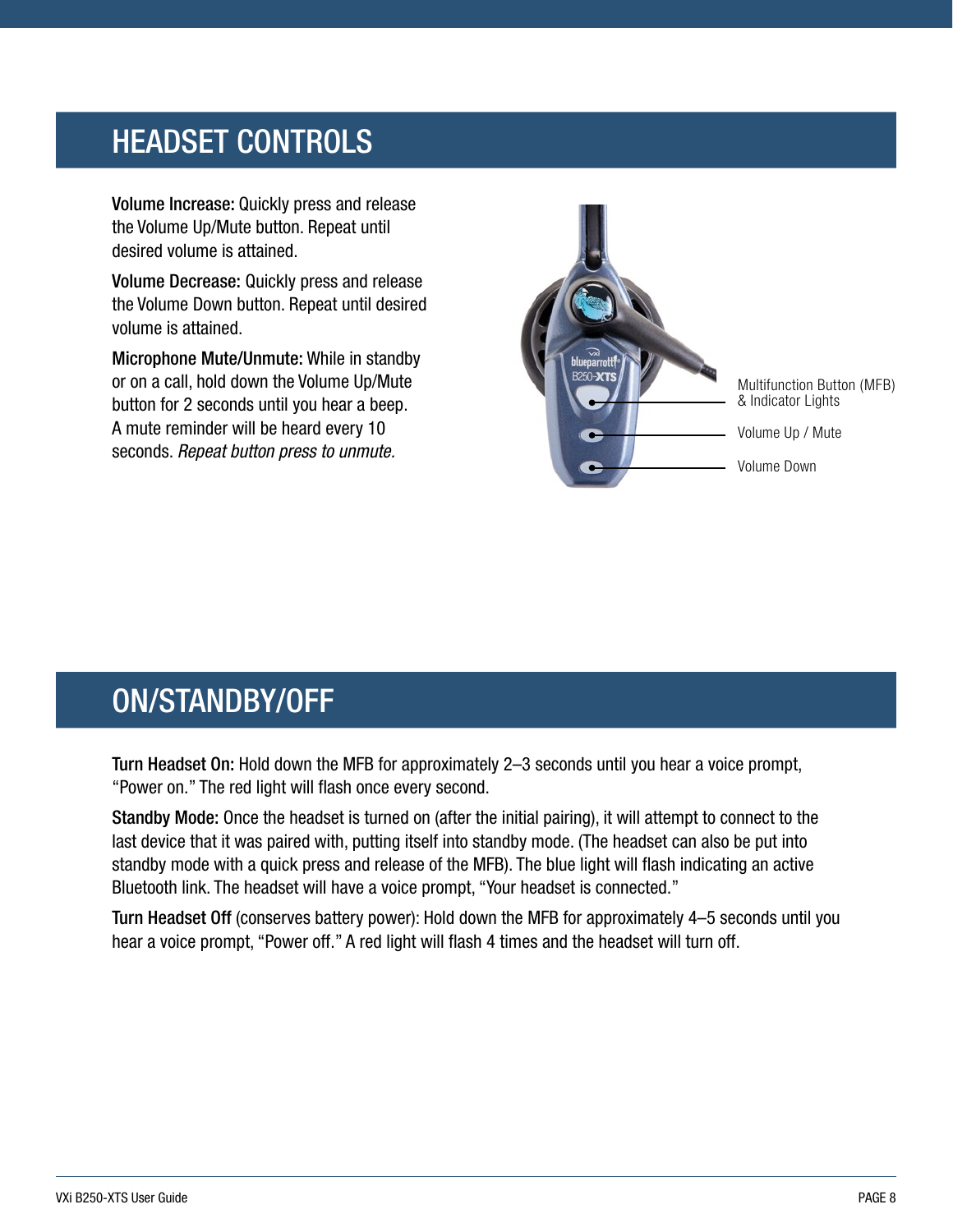### <span id="page-8-0"></span>PAIRING

#### **Pairing with a Phone**

Keep headset and phone no less than 3 inches and no more than 3 feet apart while pairing. Keep other Bluetooth devices at least 50 feet away, or turn them off.

*NOTE: The headset can be paired with up to 8 different devices but can only be connected to one at a time. It can only switch back and forth between 2 devices in Multipoint Mode.*

- Turn headset off.
- Hold down the headset's MFB until the lights alternate red and blue or you hear the audio prompts "Power On" and then "Discovering." *IMPORTANT: Wait for both audio prompts or the alternating blue and red lights. This may take up to 10 seconds. Then release the MFB.*
- Put your cellular phone into Bluetooth Search/Scan Mode per the manufacturer's instructions.
- Wait while the devices discover each other: This could take up to 2 minutes. Once the phone discovers the headset, select "Pair" on the phone and enter a pass code of "0000" if instructed. Once pairing is complete the alternating lights will stop flashing and the phone may prompt you to connect to the headset. Select "Yes" on the phone to connect to the headset. When connected, you will hear the voice prompt, "Your headset is connected," and the blue light will flash indicating that the headset is in Standby Mode and is ready to make or receive calls.

#### Pairing with a Computer

Keep headset and computer no less than 3 inches and no more than 3 feet apart while pairing. Keep all other Bluetooth devices at least 50 feet away, or turn them off.

- Turn headset off.
- Open the computer's Bluetooth connection manager.
- Put headset into pairing mode.
- Instruct Bluetooth connection manager application to discover Bluetooth device. Enter the passcode "0000" when prompted.
- Wait while the devices discover each other. This could take up to 2 minutes. Once paired the headset's blue light will flash.
- After pairing is complete, a headset icon will appear in the computer's Bluetooth connection manager window. To connect the headset, use the mouse to right click on the headset icon and select "connect." Once connected you should hear the voice prompt, "Your headset is connected."
- To disconnect, use the mouse to right click on the headset icon and select "disconnect" or power off the headset. If you select disconnect you should hear the voice prompt, "Your headset is disconnected."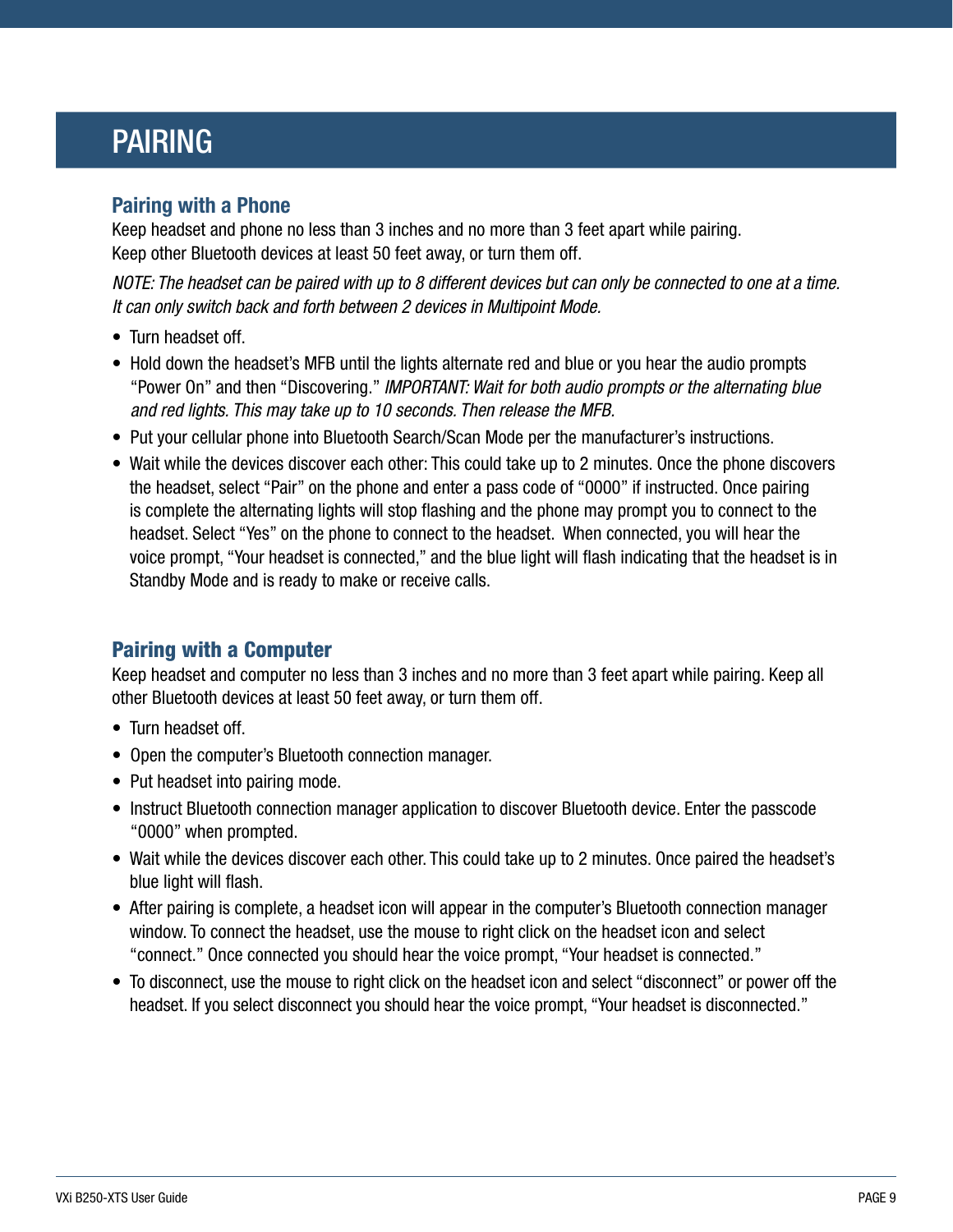### PAIRING (continued)

#### Multiple Device Pairing

The B250-XTS can pair with up to 8 devices; however, only one device may be connected to the headset at a time, unless the headset is in Multipoint Mode (see page 13). To pair the headset with a Bluetooth cell phone or other Bluetooth device, such as a Bluetooth enabled computer, follow the instructions on pages 10 and 11 of this manual. Remember that all devices except for the one being paired must either be powered off or at least 50 feet away during the pairing process.

Once all devices are paired, connection to the last paired device can be made by turning the headset off and then on again, or with a quick press of the MFB. The headset will connect to the devices in reverse order of pairing. For instance, if device A, B and C were paired in that order, connection will be established to C first. If C is not available (turned off, out of range), the headset will connect to B, etc.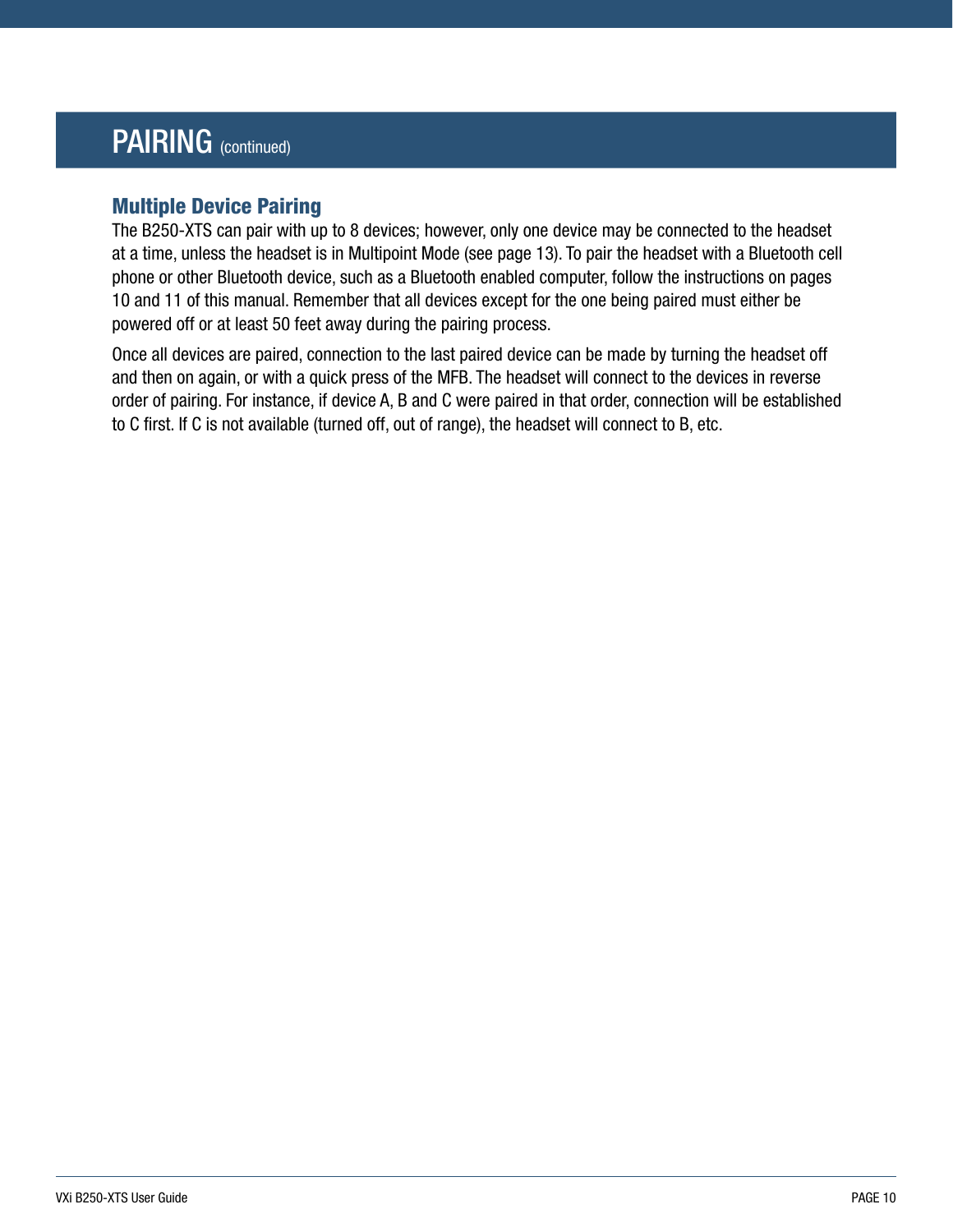### <span id="page-10-0"></span>MULTIPOINT MODE

Multipoint Mode allows you to pair and switch between two Bluetooth devices.

#### **Enabling Multipoint Mode**

- Turn the headset on. It will display a blinking red light and you will hear a voice prompt, "Power on."
- While pressing the MFB button, quickly press the Volume Up and Volume Down buttons at the same time, and then release all buttons.
- You will hear 4 rising tones.
- Once Multipoint Mode is active, shut the headset off.

#### **Pairing the B250-XTS headset to the first Bluetooth Device**

- Get the first Bluetooth device ready to pair to the headset.
- Put the headset in Pairing Mode.
- Once the first Bluetooth device is connected, shut off the device and the headset.

#### **Pairing the B250-XTS headset to the second Bluetooth Device**

- Repeat steps for pairing the second Bluetooth device
- Get the second Bluetooth device ready to pair to the headset.
- Put the headset in Pairing Mode.
- When the second Bluetooth device is connected, turn it and the headset off.

#### **Using two Bluetooth devices with the B250-XTS headset**

- Start with the B250-XTS headset turned off. Turn both Bluetooth devices on, and make sure both are ready to accept the headset connection.
- Power on headset.
- The B250-XTS headset will connect to both Bluetooth devices. As each Bluetooth device connects to the headset, you will hear the voice prompt "Your headset is connected."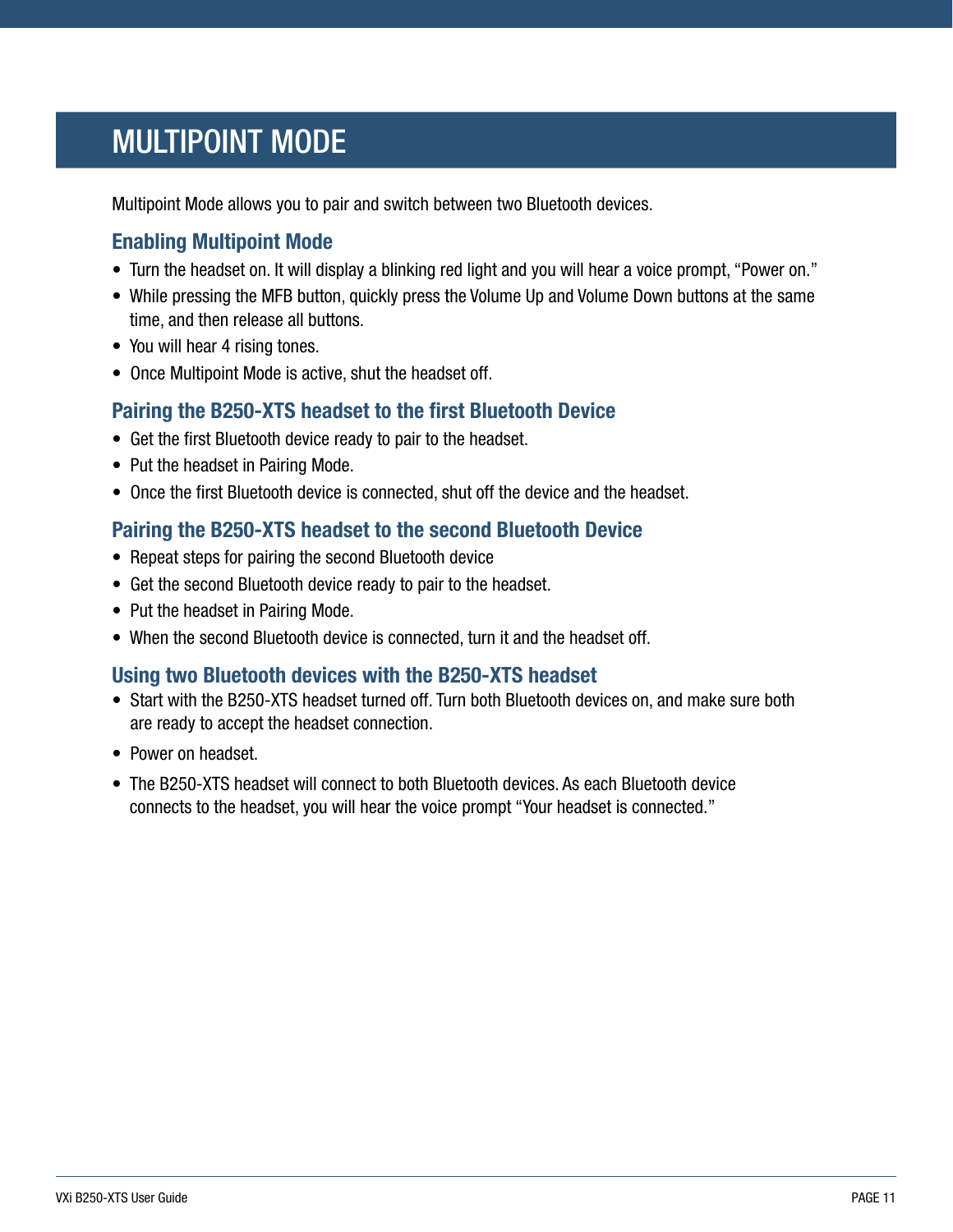### <span id="page-11-0"></span>PROXIMITY PAIRING

Proximity Pairing enables the headset to find the closest "discoverable" phone.

- Make sure the headset is powered on.
- Hold the MFB down and quickly press the Volume Down button.
- You should hear the voice prompt "Discovering" in the headset.
- The headset lights should now be alternating red and blue.
- The headset initiates pairing activity, and the user has to accept the incoming pairing invitation on the phone. *NOTE: This may include entering the pin number "0000" (four zeros).*

### <span id="page-11-1"></span>MICROPHONE POSITIONING

Position the microphone near the corner of your mouth. Correct positioning ensures that the noise cancellation technology works properly. Slight adjustment of the microphone may help to achieve optimum performance.

It is important that the word "TALK" (which is embossed on the microphone housing) is positioned towards your mouth.



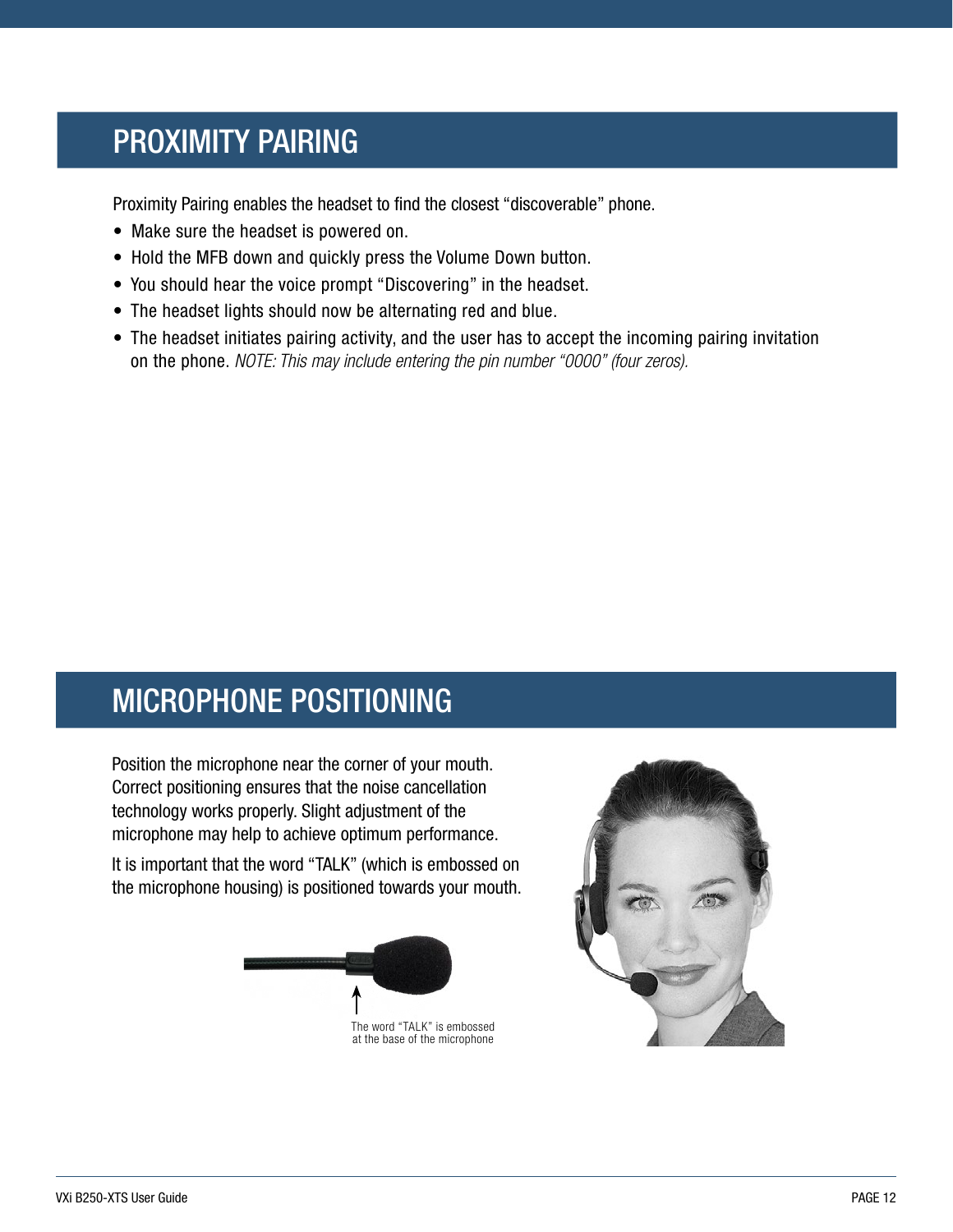### <span id="page-12-0"></span>MAKING CALLS

#### **Making a Call**

If you have not paired the headset and phone together yet, you must do so.

- Turn on your cell phone. Be sure the Bluetooth option is enabled on your phone (refer to your phone's user guide for instruction).
- Put headset on and properly position the microphone. To turn headset on, press MFB for 2-3 seconds. The headset will automatically attempt to connect with the last device it was paired or connected with. Once connected you should hear the voice prompt, "Your headset is connected."
- Dial the phone and make a call as usual. Or use the headset's Voice Dial function to make a call.
- To end call, quickly press the MFB on the headset and release. You will hear two falling tones. The call will end and the headset will enter Standby Mode.

### **Answering a Call**

In order to answer a call, the headset must be in Standby Mode.

- Put headset on. Position the microphone.
- When your cell phone rings, you will hear ring tones in the headset. Answer the call by quickly pressing and releasing the headset's MFB. You will hear 2 rising tones and the MFB will blink blue every second.
- To end the call, quickly press the MFB on the headset and release. You will hear two falling tones and the headset will enter Standby Mode.

### **Operation while using the Charger**

The B250-XTS headset will operate from battery power or from a USB power source.

#### *NOTE: Do not attach the USB cable mid-call. This will cause the headset to reset and the call will be sent back to the phone.*

When the headset is operating from the battery, all indicator lights and sounds will function as described in this guide. When the headset is operating from a USB power source, the headset—including the audio indicators—will function as described in this user guide. However, the MFB lights will indicate the battery charge status. While the headset is charging, press and hold the MFB long enough to power the unit on. The headset should reconnect automatically unless your phone is set to "always ask" for connection requests. After the battery is fully charged, the MFB charge light will turn and stay green as long as the headset is connected to a USB charger. While the headset is fully charged and the charge light is green, the blue indicator light will also be on if the headset is powered on.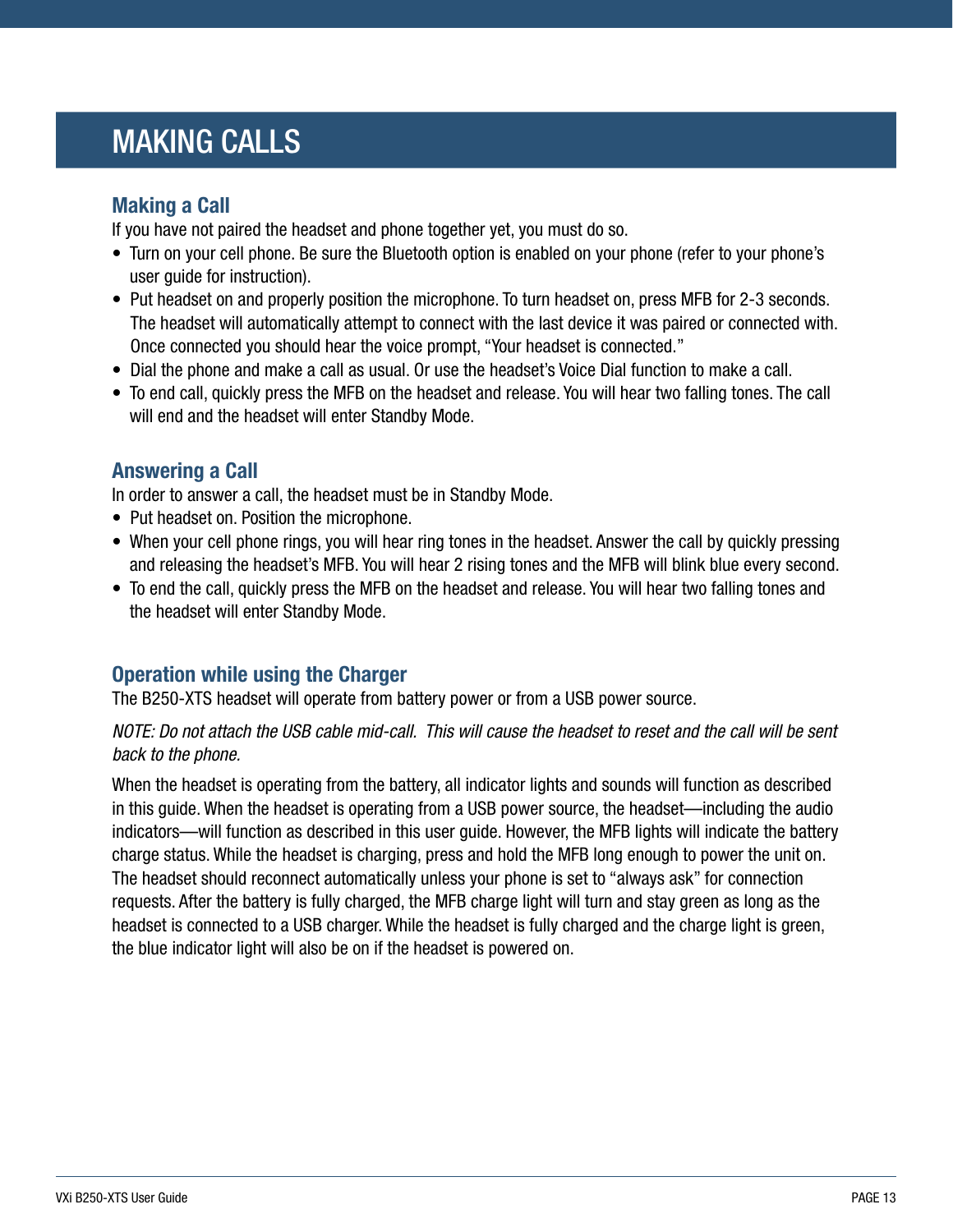# <span id="page-13-0"></span>ADDITIONAL FUNCTIONS

NOTE: Your cell phone must support the following functions (consult the phone owner's manual).

#### **Last Number Redial**

To re-dial the last number that was dialed from the cell phone, press and hold the Volume Down button for approximately 1 second. A beep will be heard and the phone will redial the last number.

#### **Reject a Call**

To reject an incoming call, press and hold the MFB for 2 seconds. You will hear 2 falling tones and the incoming call will be transferred to your voicemail (if available).

#### **Voice Dial**

To use the Voice Dial feature of the cell phone, quickly press the MFB on the headset. A tone will be heard and the phone's voice dialer should open. Clearly speak the command. Repeat quick press of the MFB to end Voice Dial. The headset must be in Standby Mode to use this feature.

#### **Transfer Audio**

To transfer audio from the headset to the cell phone while on a call, press and hold the volume down button for 1-2 seconds. The audio will transfer to the phone. Repeat to transfer audio back to the headset. When audio is transferred to the phone, the light on the headset will be off until the audio is transferred back to the headset.

### **Turn Headset Indicator Lights On/Off**

A quick press of both the Volume Up and Volume Down buttons at the same time will turn the headset indicator lights off, repeat to turn the indicator lights on. When powering on the headset, the indicator lights will be in the same state as they were when last powered off.

#### **Automatic Bluetooth Connection**

When the headset is powered on, it will automatically attempt to connect to the last device it was paired with. If the headset was paired with multiple devices and the last connected device is not available (turned off, out of range,etc.), the headset will attempt to connect to the second-to-last device it was connected to, etc. It is also possible to reconnect to the device with a quick press of the headset's MFB. A tone and the voice prompt,"Your headset is connected," should be heard.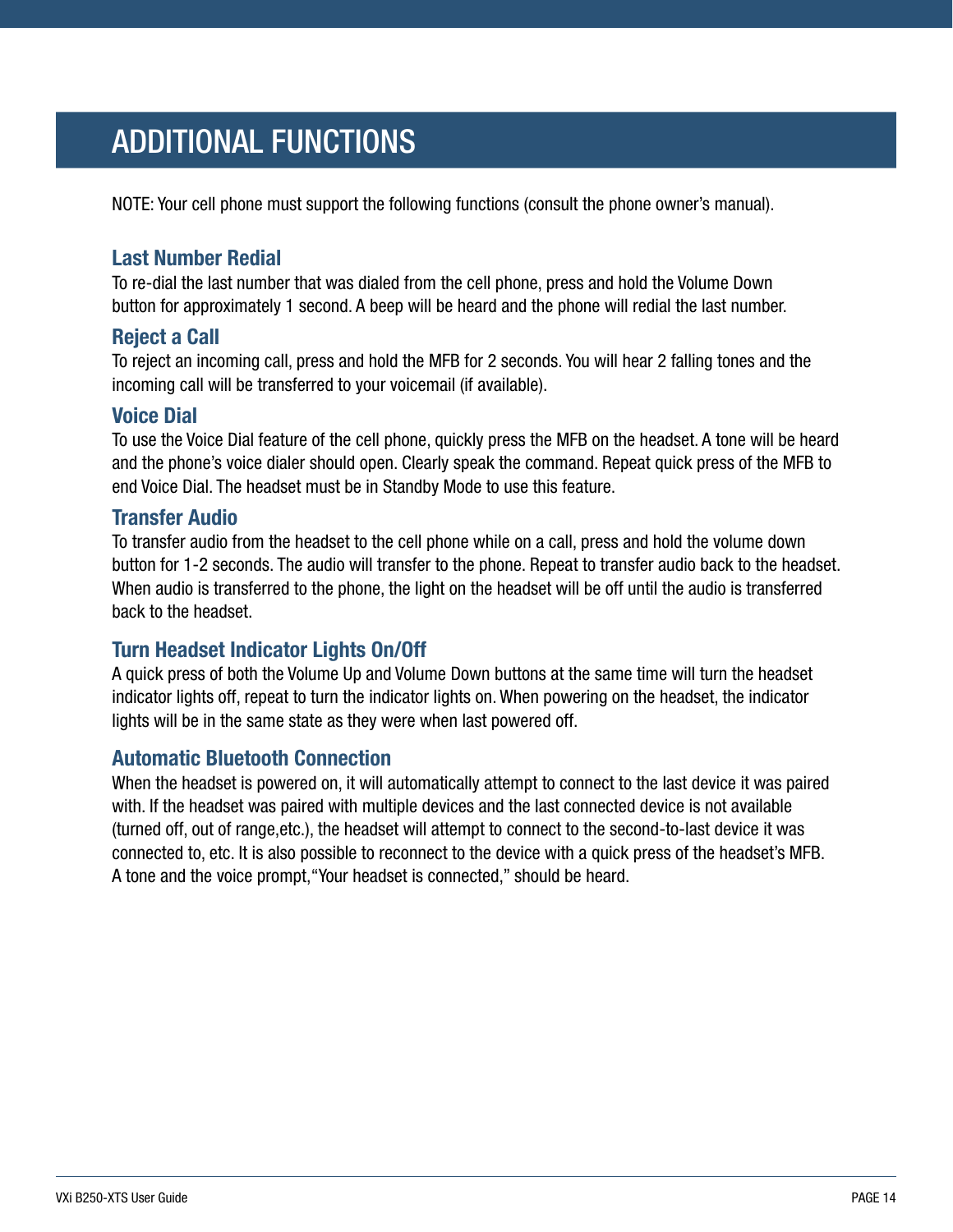# <span id="page-14-0"></span>RESET PAIRED DEVICES LIST

The headset must be on to perform this function.

To reset the headset's internal paired devices list, hold the headset near your ear. Press and hold the Volume Up and the Volume Down buttons simultaneously for approximately 5-6 seconds until two low tones are heard.

This procedure may be necessary if the headset will not pair or connect to a device.

*NOTE: Pairing information for devices previously paired with the headset will be lost. Headset will need to be paired to the device after reset has occurred.*

# <span id="page-14-1"></span>CALL WAITING / REJECTING A CALL

- To accept an incoming call while talking on an active call, press the MFB twice to put the active call on hold.
- To switch to the original call, quickly press the MFB once. *NOTE: Depending on your phone's programming, you may be able to switch between calls from the phone's call handling menu.*
- To reject an incoming call while on an active call, press and hold the MFB for 2 seconds. The incoming call will go to voicemail.

# <span id="page-14-2"></span>**SPECIFICATIONS**

Range: Up to 66 feet. Best range is achieved with line-of-sight positioning of headset and cell phone. Certain conditions and obstructions, such as wireless devices, placing your phone on a metal surface (such as your vehicle's hood), walls, etc., can inhibit radio wave transmission and reduce range.

Talk Time: 20+ hours on a 3.5-hour charge.

Standby Time: Up to 490 hours on a 3.5-hour charge.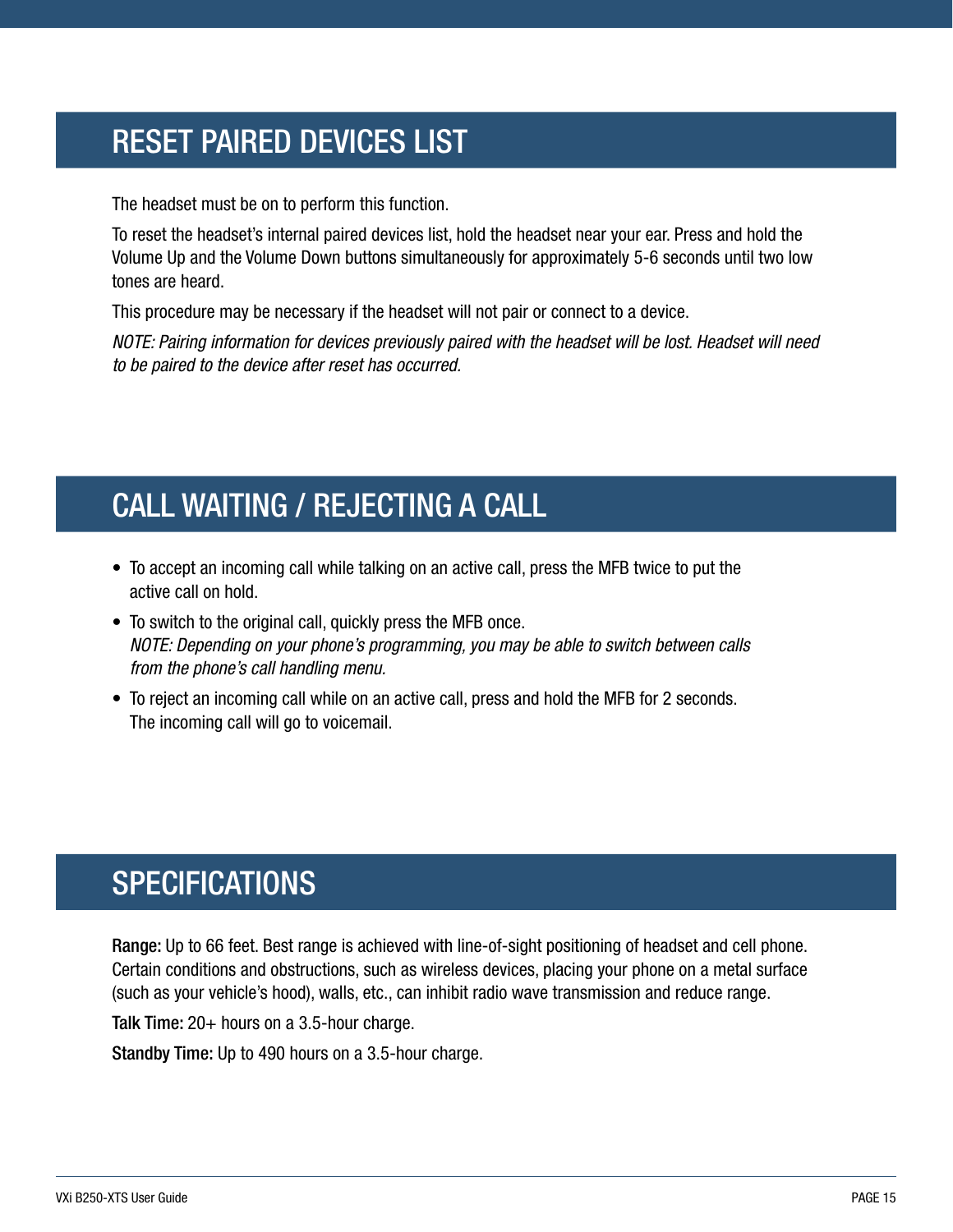# <span id="page-15-0"></span>FUNCTIONS & INDICATORS TABLES

| <b>Function</b>                  | <b>Button/Duration of press</b>        | <b>LED Indicator</b>                                      | <b>Audio Indicator</b>                      | <b>Voice Indicator</b>             |
|----------------------------------|----------------------------------------|-----------------------------------------------------------|---------------------------------------------|------------------------------------|
| Power On                         | MFB / 2-3 seconds                      | Red light flashes                                         | Two rising tones                            | "Power on"                         |
| Power Off                        | MFB / 4-5 seconds                      | All lights go off                                         | Two falling tones                           | "Power off"                        |
| Enable<br>Pairing Mode           | MFB / 5-15 seconds                     | Red & blue lights<br>flash alternately                    | <b>NONE</b>                                 | "Discovering"                      |
| Volume Up                        | Volume Up / quick press                | <b>NONE</b>                                               | Single tone                                 | <b>NONE</b>                        |
| <b>Volume Down</b>               | Volume Down / quick press              | <b>NONE</b>                                               | Single tone                                 | <b>NONE</b>                        |
| Mute (On/Off)                    | Volume Up / 2 seconds                  | <b>NONE</b>                                               | Single tone every 10<br>seconds while muted | <b>NONE</b>                        |
| <b>Voice Dial</b><br>(Start/End) | MFB / 1 quick press                    | <b>NONE</b>                                               | Single tone                                 | <b>NONE</b>                        |
| <b>Last Number</b><br>Redial     | <b>Volume Down</b><br>(1 second)       | <b>NONE</b>                                               | Single tone                                 | <b>NONE</b>                        |
| Answer a Call                    | MFB (quick press)                      | <b>Blue light flashes</b><br>slightly slower              | Two rising tones                            | <b>NONE</b>                        |
| End a Call                       | MFB (quick press)                      | <b>Blue light flashes</b><br>slightly faster              | Two falling tones                           | <b>NONE</b>                        |
| Reject a Call*                   | MFB (2 seconds)                        | <b>NONE</b><br>*Sends call to voicemail<br>(if available) | Two falling tones                           | <b>NONE</b>                        |
| <b>Transfer Audio</b>            | Volume Down (1-2 seconds)              | <b>NONE</b>                                               | <b>NONE</b>                                 | <b>NONE</b>                        |
| <b>Disable LEDs</b>              | Volume Up/Volume Down<br>(quick press) | <b>NONE</b>                                               | Short tone                                  | <b>NONE</b>                        |
| <b>Enable LEDs</b>               | Volume Up/Volume Down<br>(quick press) | LEDs go on                                                | Short tone                                  | <b>NONE</b>                        |
| Reset<br><b>Paired Devices</b>   | Volume Up/Volume Down<br>(5-6 seconds) | <b>NONE</b>                                               | 2 low tones                                 | <b>NONE</b>                        |
| <b>Disconnect</b><br>from Device | <b>NONE</b>                            | Red light, slow<br>flash                                  | <b>NONE</b>                                 | "Your headset is<br>disconnected." |
| Link Loss                        | <b>NONE</b>                            | Red light, slow<br>flash                                  | 2 short tones                               | <b>NONE</b>                        |
| Low Battery                      | <b>NONE</b>                            | Red light, fast flash                                     | Long, high tone<br>@ 20 seconds             | "Battery low"                      |
| <b>Incoming Call</b><br>Hold     | MFB (press twice)                      | <b>NONE</b>                                               | <b>NONE</b>                                 | <b>NONE</b>                        |
| Accept<br>Incoming Call/<br>Held | MFB (quick press)                      | <b>NONE</b>                                               | <b>NONE</b>                                 | <b>NONE</b>                        |
| Reject Incoming<br>Call/Held     | MFB (1-2 seconds)                      | <b>NONE</b>                                               | <b>NONE</b>                                 | <b>NONE</b>                        |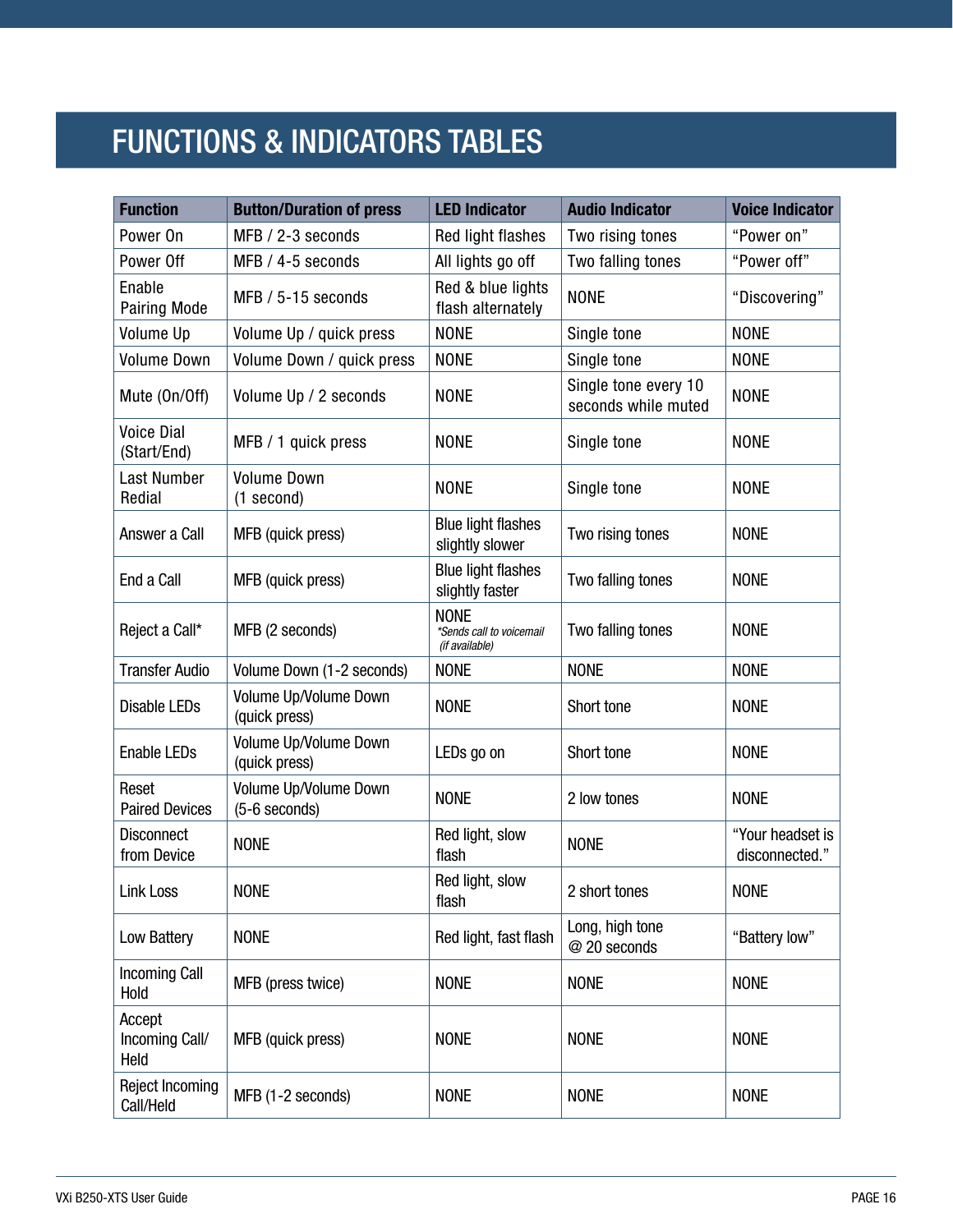# FUNCTIONS & INDICATORS TABLES (continued)

| <b>Function</b>                          | <b>Button/Duration of press</b>            | <b>LED Indicator</b>        | <b>Audio Indicator</b> | <b>Voice Indicator</b> |
|------------------------------------------|--------------------------------------------|-----------------------------|------------------------|------------------------|
| Enable<br><b>Multipoint Mode</b>         | MFB / Vol Up & Vol Down<br>(quick press)   | <b>NONE</b>                 | 4 rising tones         | <b>NONE</b>            |
| <b>Disable</b><br><b>Multipoint Mode</b> | MFB / Vol Up & Vol Down<br>$(5-6$ seconds) | <b>NONE</b>                 | 4 falling tones        | <b>NONE</b>            |
| Connected A2DP                           | <b>NONE</b>                                | Double flashing<br>blue MFB | <b>NONE</b>            | <b>NONE</b>            |